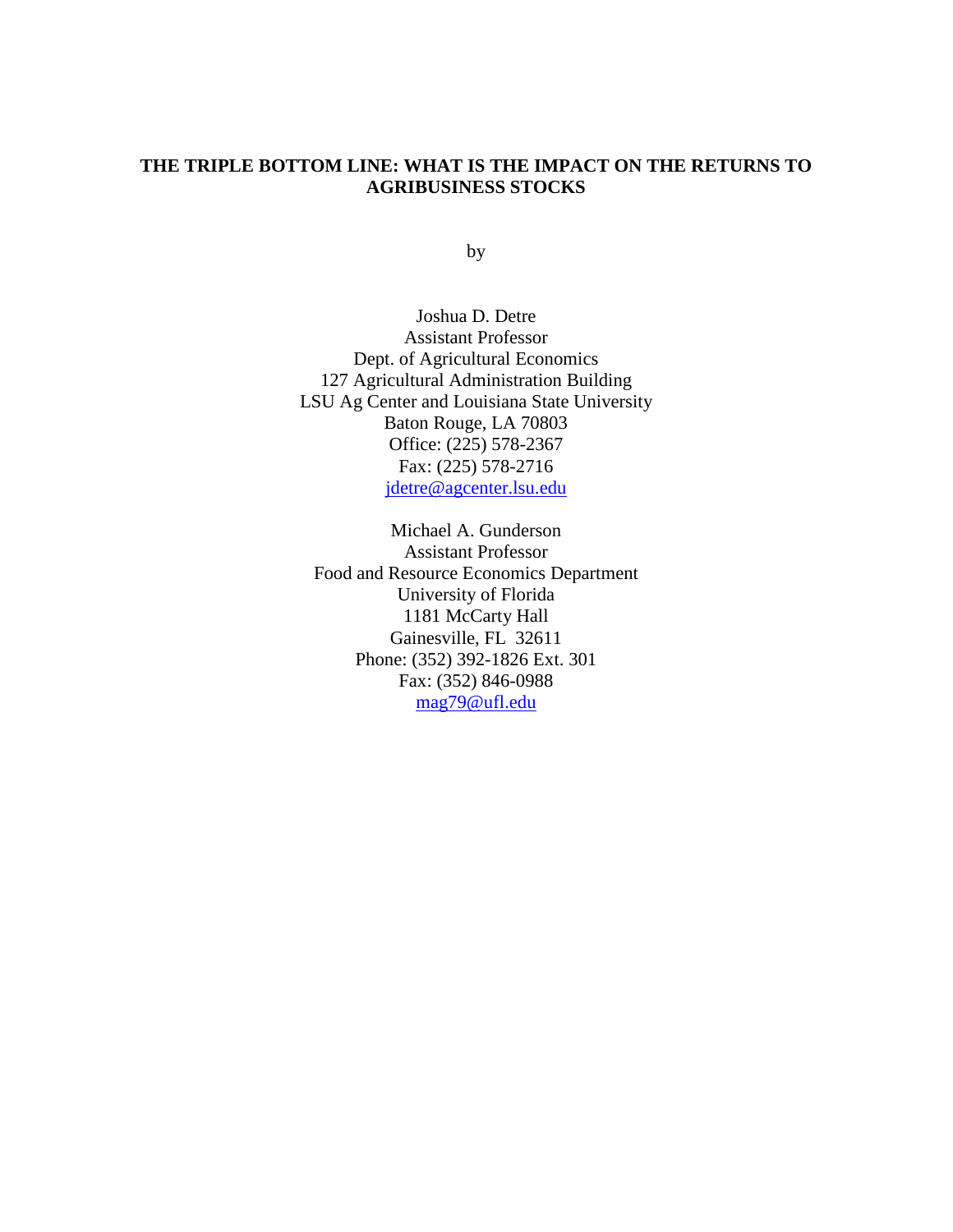# **THE TRIPLE BOTTOM LINE: WHAT IS THE IMPACT ON THE RETURNS TO AGRIBUSINESS STOCKS**

### **Problem Statement**

Sustainability has become a buzzword among businesses around the world looking to improve the public perception regarding their performance on measures other than profitability for shareholders. Items such as social responsibility, environmental concerns (going 'green'), and corporate governance are all issues of concern to various interest groups and consumers in general. In order to identify and track firms that are acting in a sustainable manner, the Dow Jones Company created the Dow Jones Sustainability Index in 2001. Investment managers around the world have adopted parts or all of the measures of this index to create and manage their own investment funds that are 'sustainable.' However, the stock market performance of agribusiness firms that have instituted a sustainability imitative has been a subject of limited research.

It is likely that food and agribusiness firms are under similar (or even additional pressure) to operate in a sustainable manner. With food being consumed by everyone and the large resource demands of agriculture production, no broad sector of the economy stands to benefit from sustainable production practices more than food and agribusiness firms. Food and beverage brands are among the recognized in the world (e.g. Coca-cola, Nestle, and Kraft) and input suppliers also have strong brands (John Deere, Caterpillar). The investments in these brands are likely to benefit from investments in sustainability. Therefore, while one might speculate that sustainable practices are at the expense of shareholder profits, it is also plausible that these investments can generate long-run payoffs that exceed their short-run costs. The Dow Jones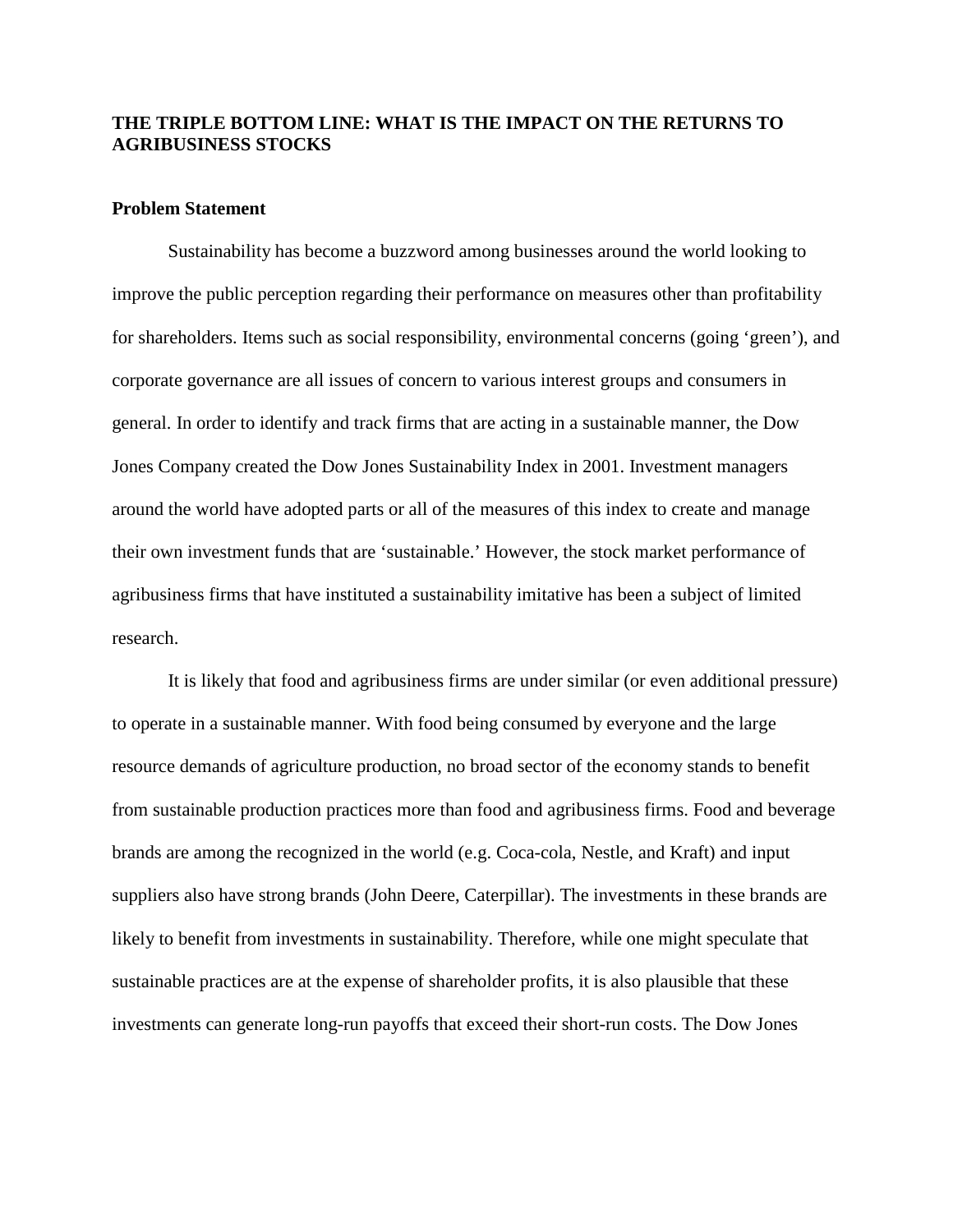Sustainability Index evaluates and weights across three components: Economic, Social, and

Environment (Table 1).

| Dimension   | Criteria                                             | Weighting (%) |
|-------------|------------------------------------------------------|---------------|
| Economic    | Codes of Conduct / Compliance / Corruption & Bribery | 5.5           |
|             | Corporate Governance                                 | 6.0           |
|             | Risk & Crisis Management                             | 6.0           |
|             | <b>Industry Specific Criteria</b>                    | Depends on    |
|             |                                                      | Industry      |
| Environment | Environmental Performance (Eco-Efficiency)           | 7.0           |
|             | Environmental Reporting*                             | 3.0           |
|             | <b>Industry Specific Criteria</b>                    | Depends on    |
|             |                                                      | Industry      |
| Social      | Corporate Citizenship/Philanthropy                   | 3.5           |
|             | <b>Labor Practice Indicators</b>                     | 5.0           |
|             | Human Capital Development                            | 5.5           |
|             | Social Reporting*                                    | 3.0           |
|             | Talent Attraction & Retention                        | 5.5           |
|             | <b>Industry Specific Criteria</b>                    | Depends on    |
|             |                                                      | Industry      |

Table 1. Down Jones Sustainability Index Criteria and Weights

Source: http://www.sustainability-index.com/07\_htmle/assessment/criteria.html

# **Objectives**

For these reasons, the primary objective of this research is to assess the short-run and long-run performance of food and agribusiness firms listed among the Dow Jones Sustainability Index (DJSI) relative to their non-DJSI peers. More specifically, we want to understand how the market revalues publicly traded agribusiness stocks after they announce a sustainability initiative. The focus will be on assessing the differences in stock and dividend performance when a food and agribusiness firm is part of the DJSI. The first hypothesis to be tested is that there are no short-term impacts on stock performance for firms added to the DJSI. The second hypothesis is there are no long-term impacts on stock performance for firms added to the DJSI.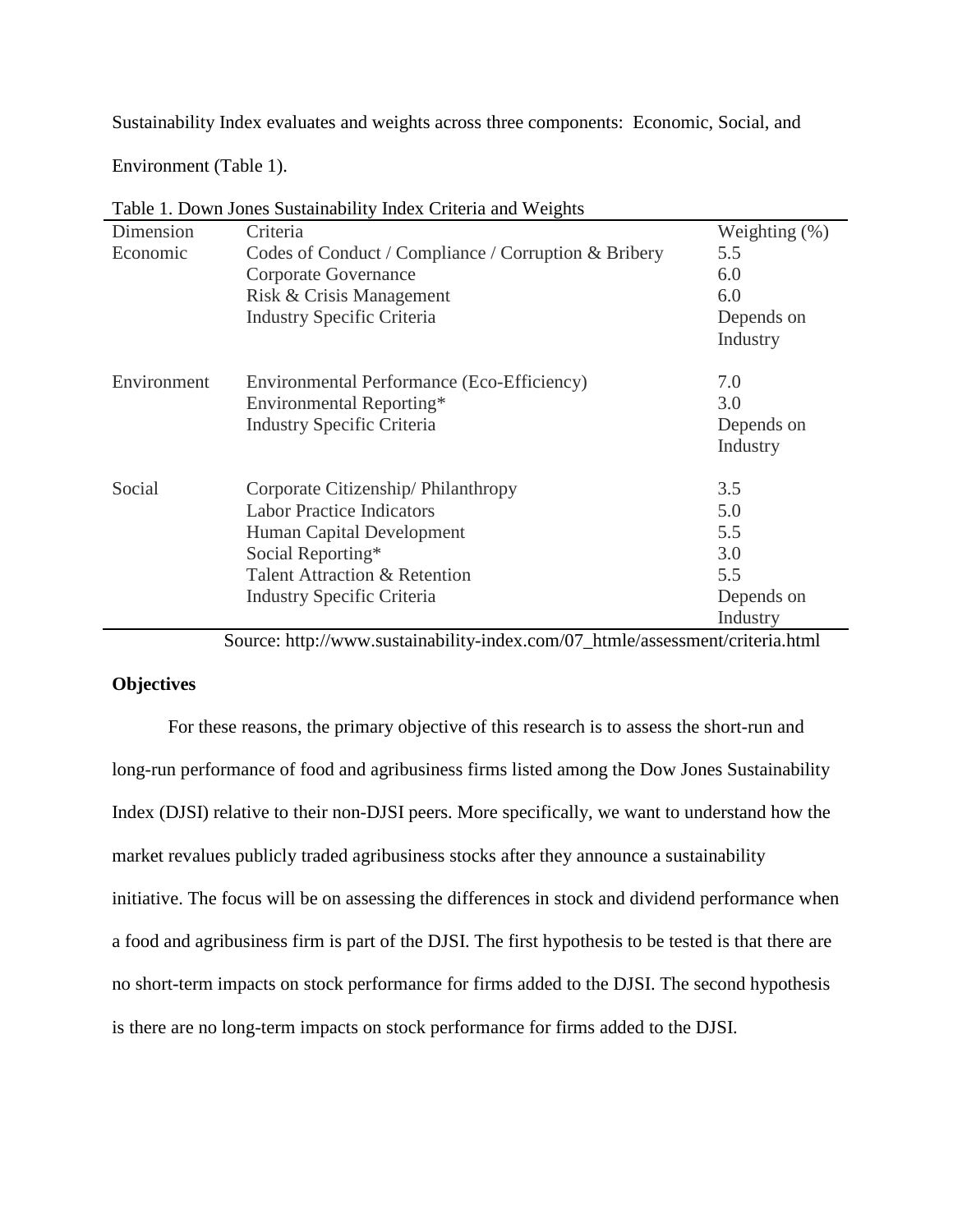### **Procedures**

The data used in this study is available from Wharton Research Data Services and, in particular, the database available from the Center for Research in Security Prices and the Compustat Global Database. Firms will be classified as a food business or agribusiness based upon their primary SIC codes using the USDA's Economic Research Service listing of SIC codes involved in food and agriculture production and marketing. More than 300 firms are components of the DJ Sustainability Index including firms such as Kraft, Nestle, Carrefour, Novartis, and Bayer.

To evaluate the first hypothesis (short-run impacts), we follow the event study methodology proposed by Bosch and Eckard (1991). Announcement dates for these events will coincide with the first announcement by Dow Jones Company indicating the inclusion of the firm as a component. It will be compared against a market control as well as a food and agribusiness control group. From the announcement date, we analyze stock price movements 120 days prior and 300 days after the announcement date. Thus, cumulative abnormal returns for firms included are identified. Significant positive movements in market values would provide evidence that investors feel a sustainability initiative will enhance their wealth position.

To evaluate the second hypothesis, the firms' data will be compared over the entire period of existence on the DJSI (seven years) relative to a control group of non-DJSCI food and agribusiness firms. Information will be broken down into subsectors as well as geographic regions to more fully understand the differences across these firms.

#### **Results**

The review of literature on the effects of an agribusiness firm having a sustainability initiative on their share value is limited, thus an opportunity exists to contribute with original research.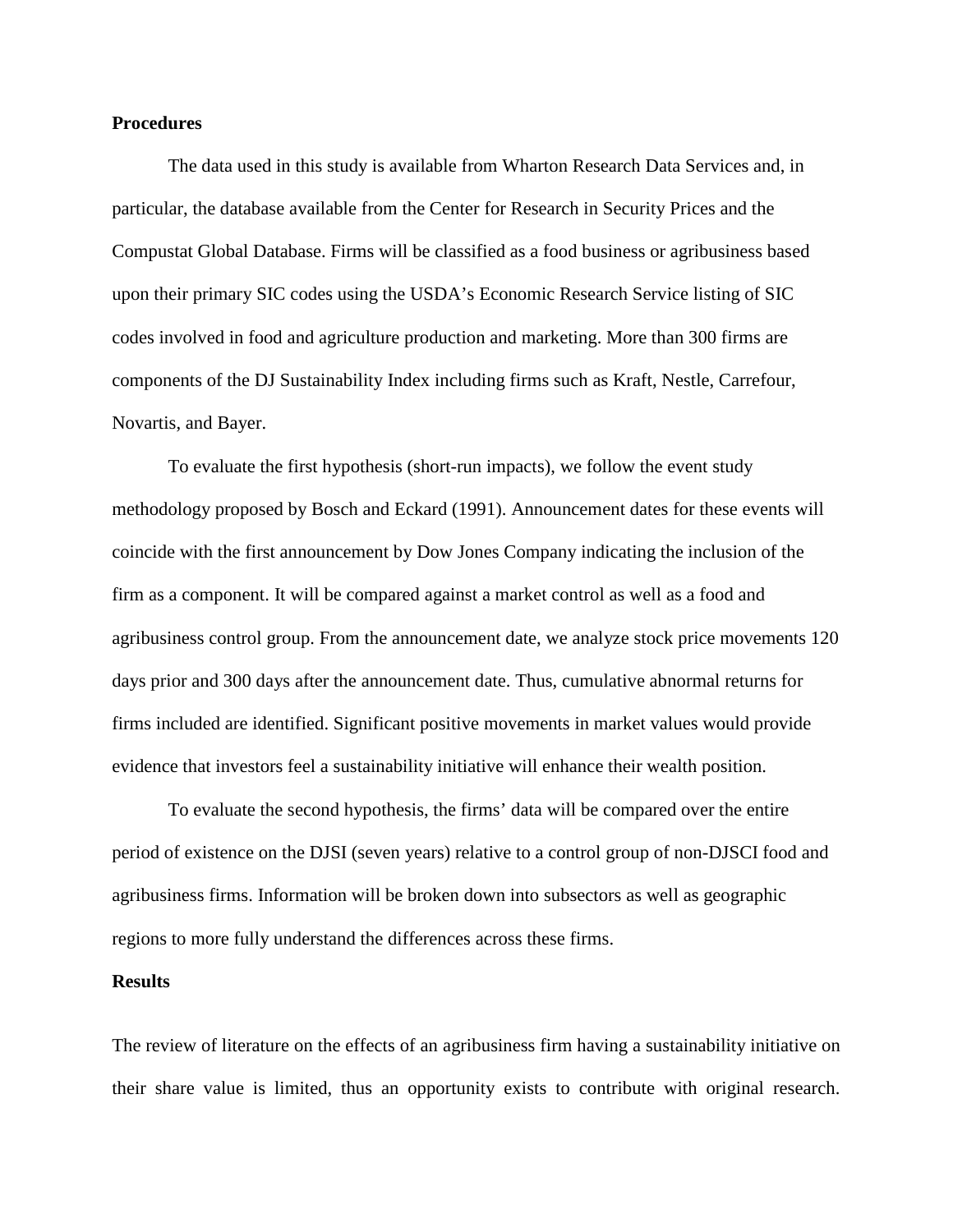Consequently, an empirical evaluation, which evaluates the reaction of an agribusiness firm's stock price to the announcement of a sustainability imitative, is an excellent starting point for beginning able to understand the economic impacts of such and imitative on agribusiness firm's value.

### **Conclusions**

This research examines both the short-term and long-term impacts on stock price of an agribusiness firm being included in the DJSI. The preliminary results show that stock values of agribusinesses have reacted to these announcements. Typically, agribusinesses react on the date of the announcement with a significantly positive abnormal impact on agribusiness stock values. This result might reflect a short-term view by investors in the market, where investors were anticipating near-term increases in value. Another reason might be investors shifting their investments to these sectors of the economy because of the decreased variability in agribusiness sector returns. Although, we cannot comment as to how specific sustainability measures affect stock values of agribusiness firm, we do know that there is an impact in the financial markets when new information about a sustainability initiative is made public.

Moreover, the results of this study indicate the need for further research into understanding how corporate sustainability affects the value of agribusiness firms. An additional step would be to identify additional unique characteristics of agribusiness firms that make them more prone to be impacted by sustainability measures (e.g. size, location, and asset management characteristics) and therefore help predict and further understand how sustainability initiatives will affect the value of an agribusiness firm.

#### **References**